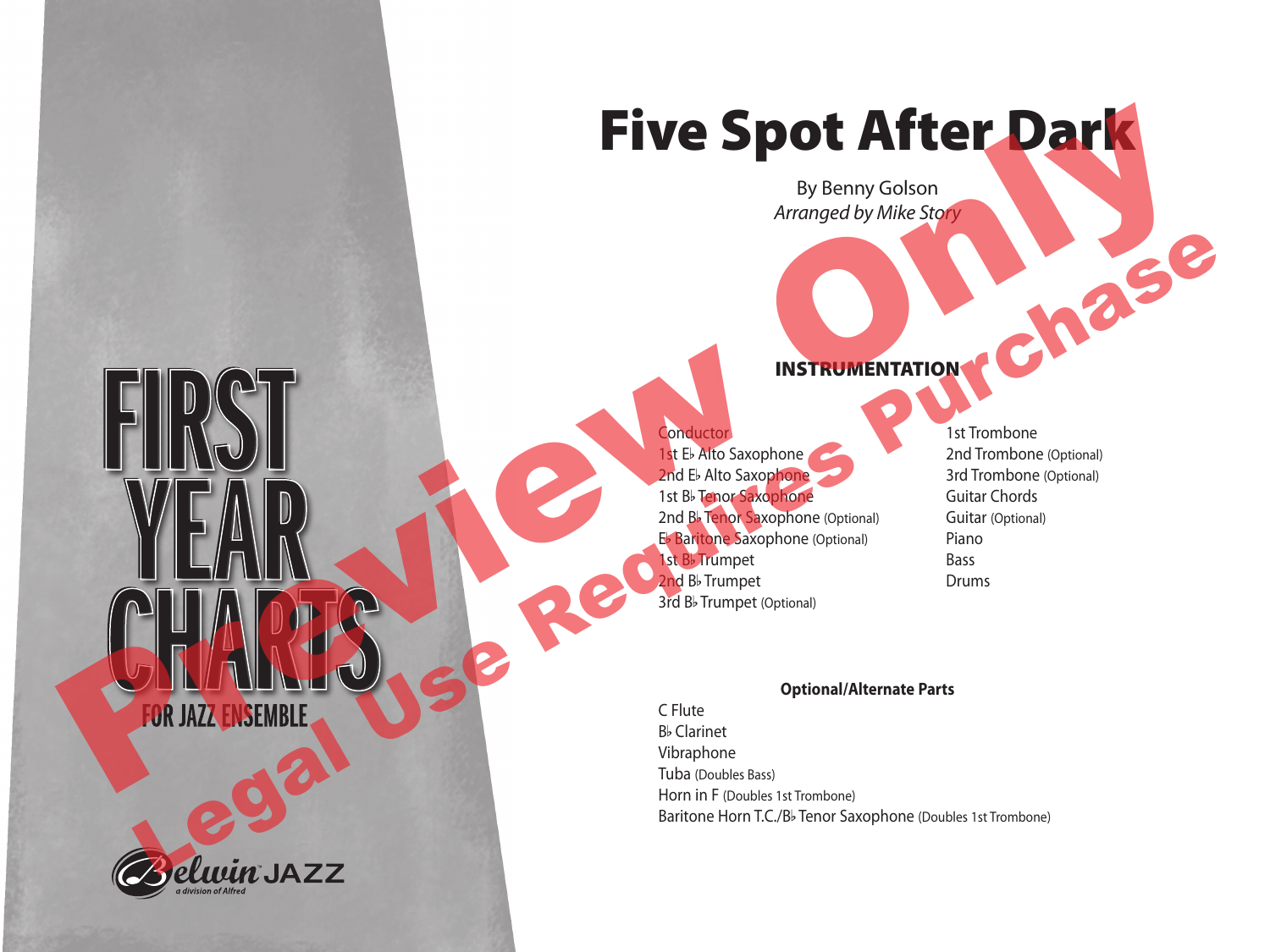### **NOTES TO THE CONDUCTOR**

*Five Spot After Dark* is one of legendary jazzman Benny Golson's coolest charts. This arrangement, written for first- and second-year students, contains optional parts for flute, clarinet, F horn, baritone T.C./tenor sax, tuba, and vibraphone. Consider expanding your ensemble by including these instruments, as many young musicians are eager to participate in the jazz experience. NOTES TO THE CONDUCTOR<br>
NOTES TO THE CONDUCTOR<br>
NOTES TO THE CONDUCTOR<br>
NORTHER CONDENSE TO THE CONDUCTOR<br>
CONDENSE TO THE CONDENSE TO THE CONDUCTOR<br>
CONDENSE TO THE CONDENSE TO THE CONDENSE TO THE CONDENSE TO THE CONDENSE NOTES TO THE CONDUCTOR<br>
NOTES TO THE CONDUCTOR<br>
Studies, contains a proposed a bottom in the armogeneus, with the armogeneus, with the studies<br>
procedure and the studies of this contains the studies are completely without

In this arrangement, easy solos for trumpet and tenor sax are completely written out, while simple chord symbols are included to encourage improvisation. With articulation, *staccatos* are short but not clipped, and *marcato*, or rooftop accents, are detached and accented—think "daht."

The piano part should be played as written for much of the chart. In the solo section, however, encourage your pianist to experiment with some simple comping using the chord symbols given. This may include changing up the rhythms, putting the chords in different voicings, or creating small melodic lines based on the chord changes.

We encourage you and your students to listen to the demo recording of this swingin' chart at alfred.com/downloads.

I hope you and your ensemble enjoy *Five Spot After Dark*!

—Mike Story



Mike Story has written extensively for junior high, high school, and college school groups as well as for professional groups including the Houston Pops Orchestra. He is a solid and dynamic writer with more than 750 compositions to his name. He holds bachelor's and master's degrees in music education

Mike Story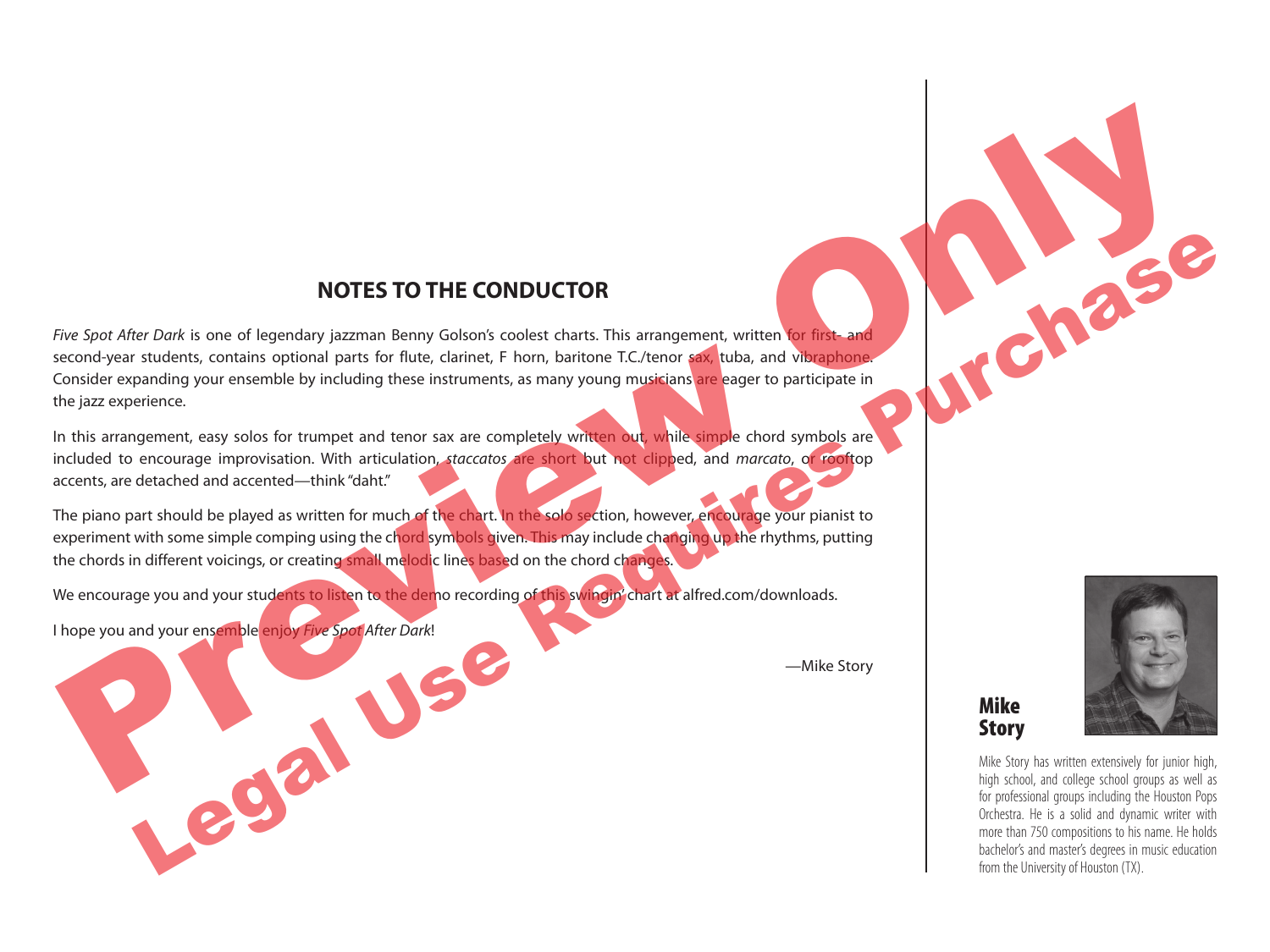**CONDUCTOR**

46151S

**FIVE SPOT AFTER DARK**

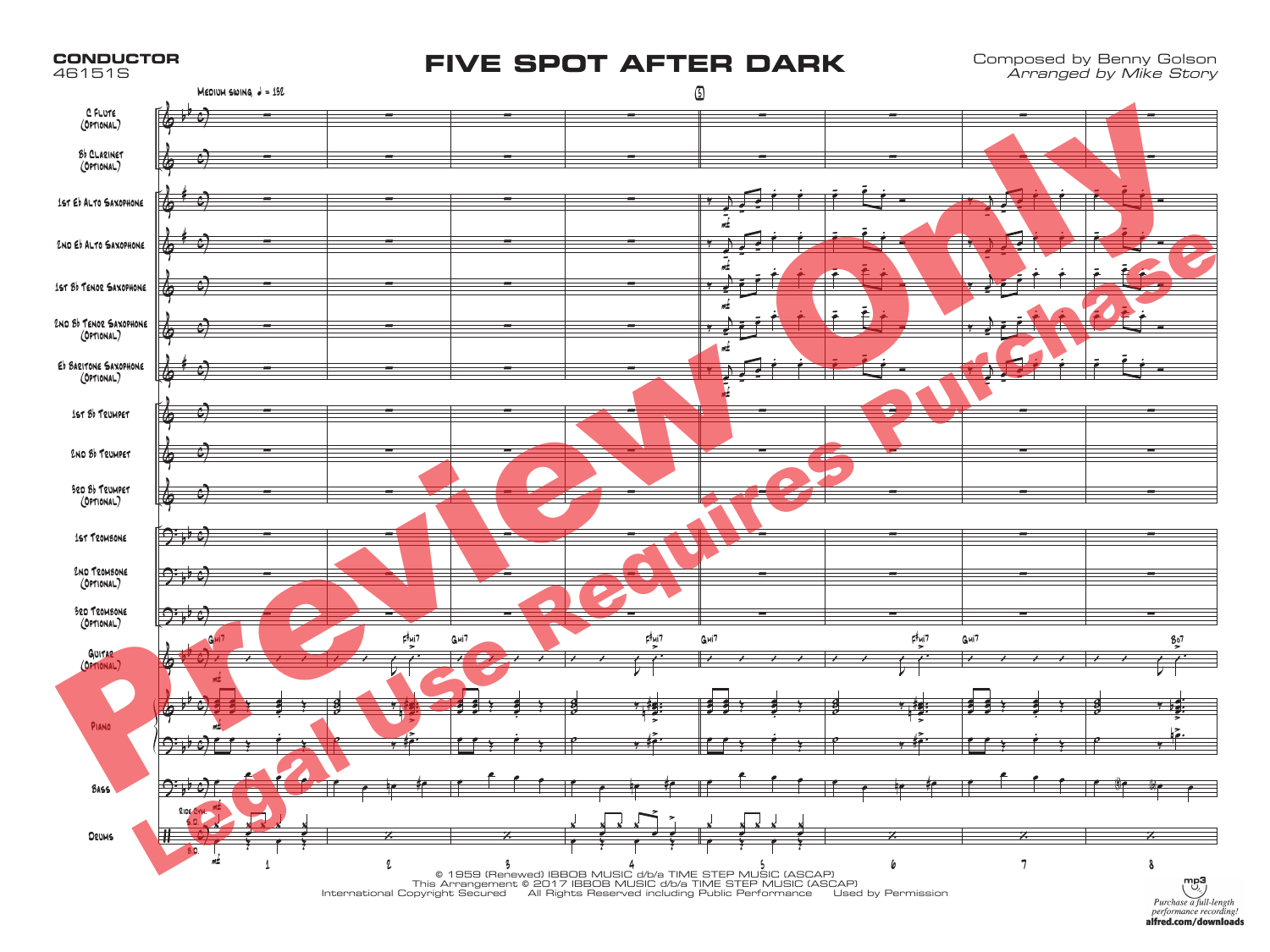

FIVE SPOT AFTER DARK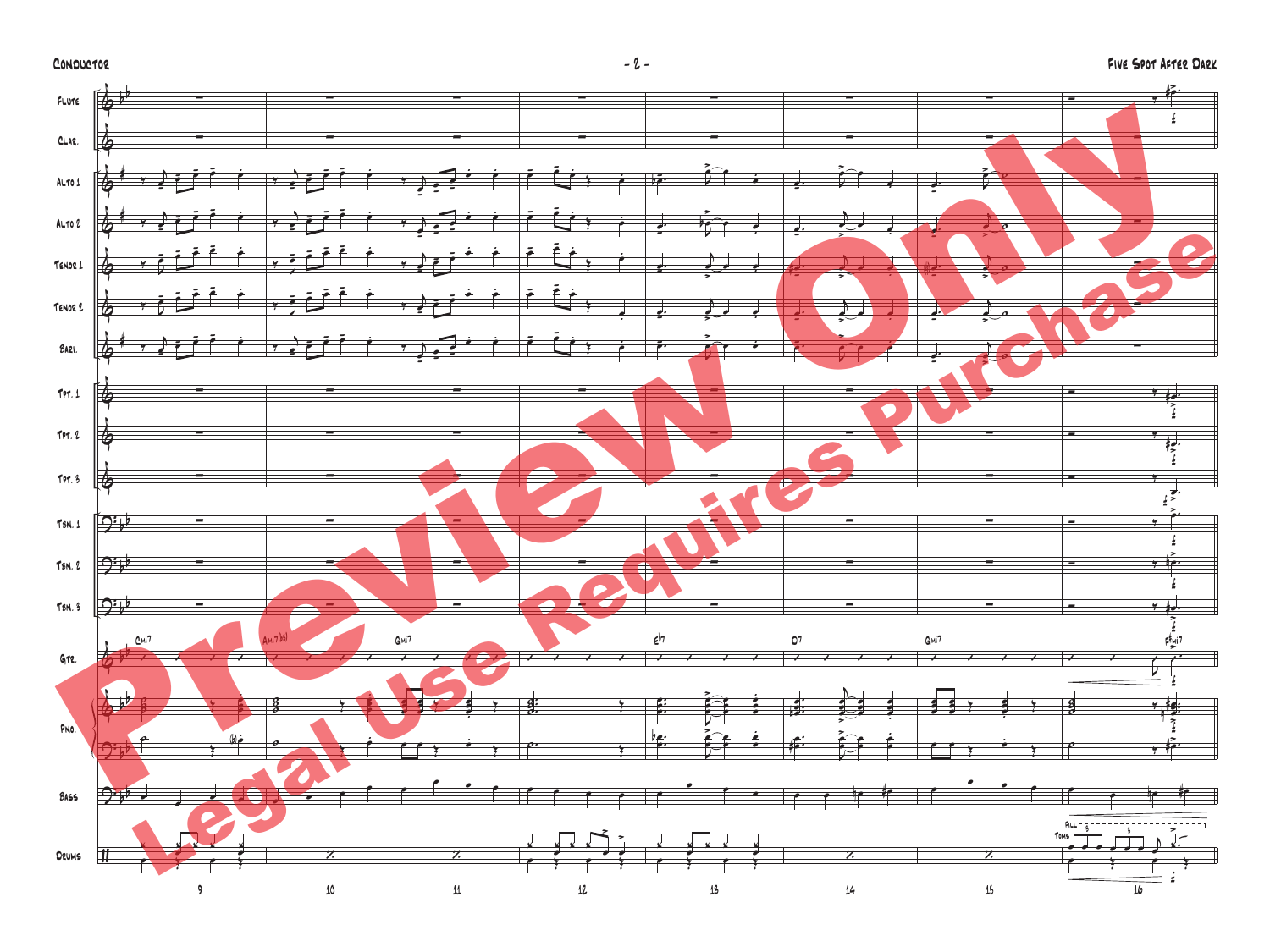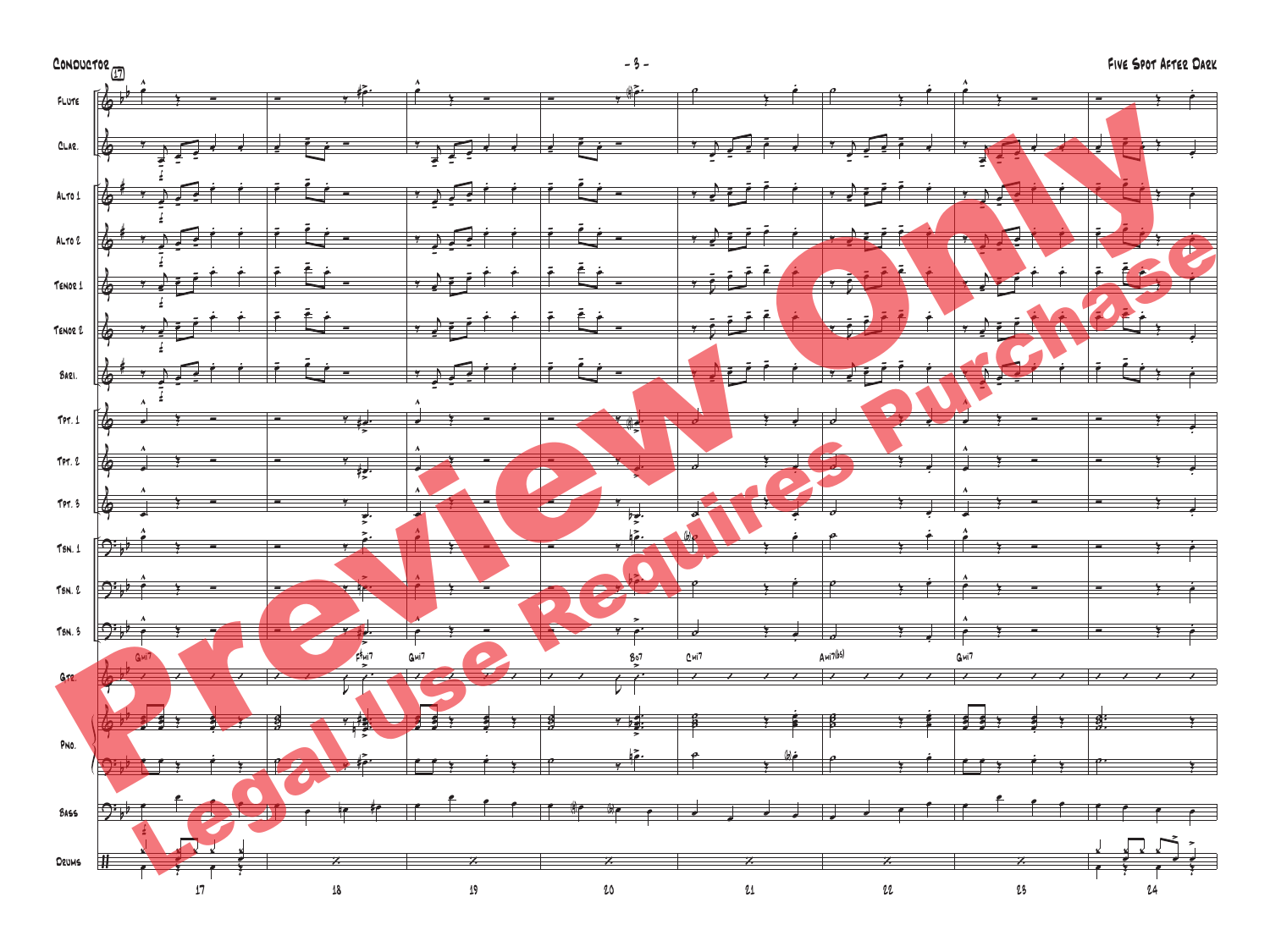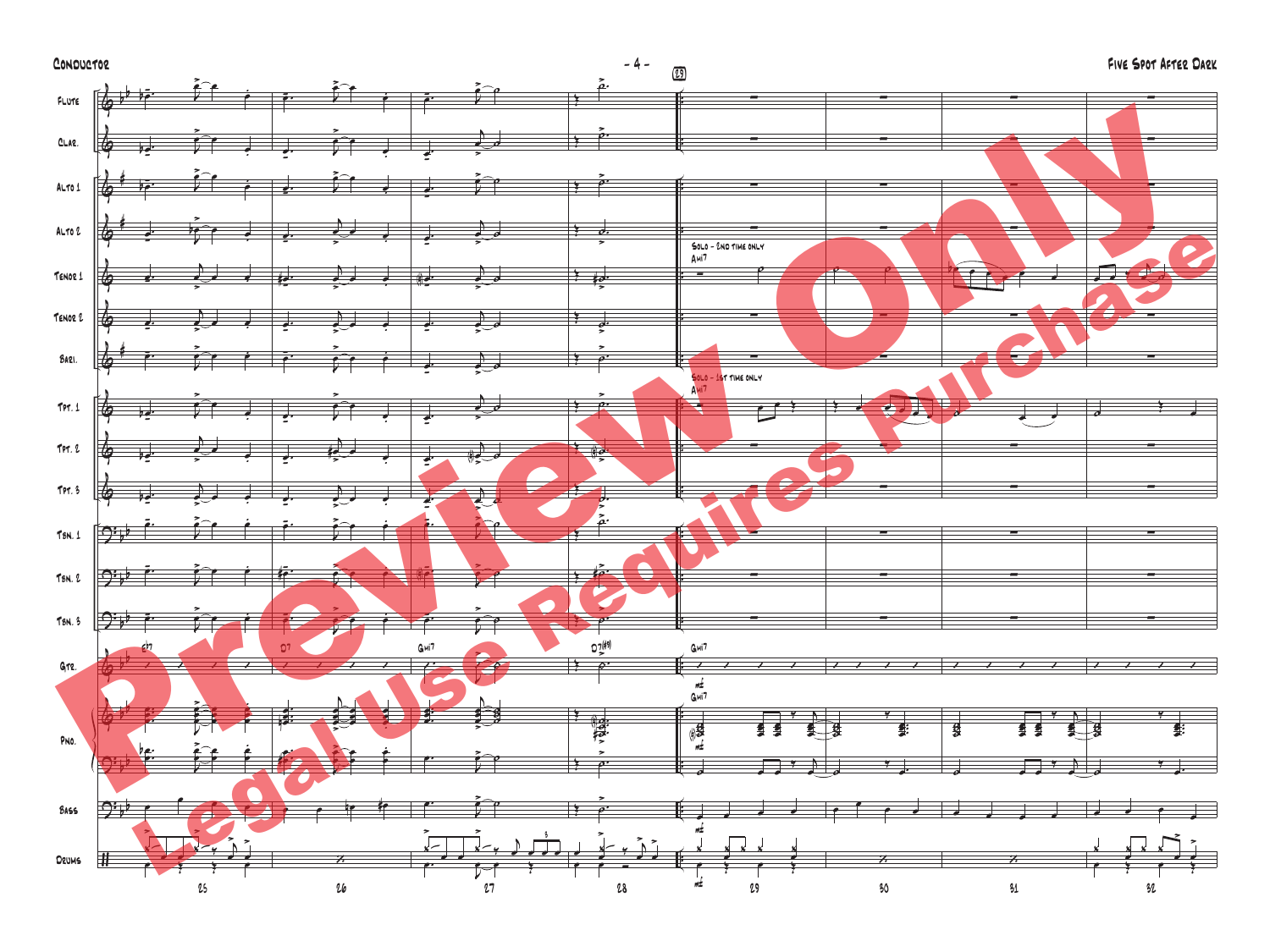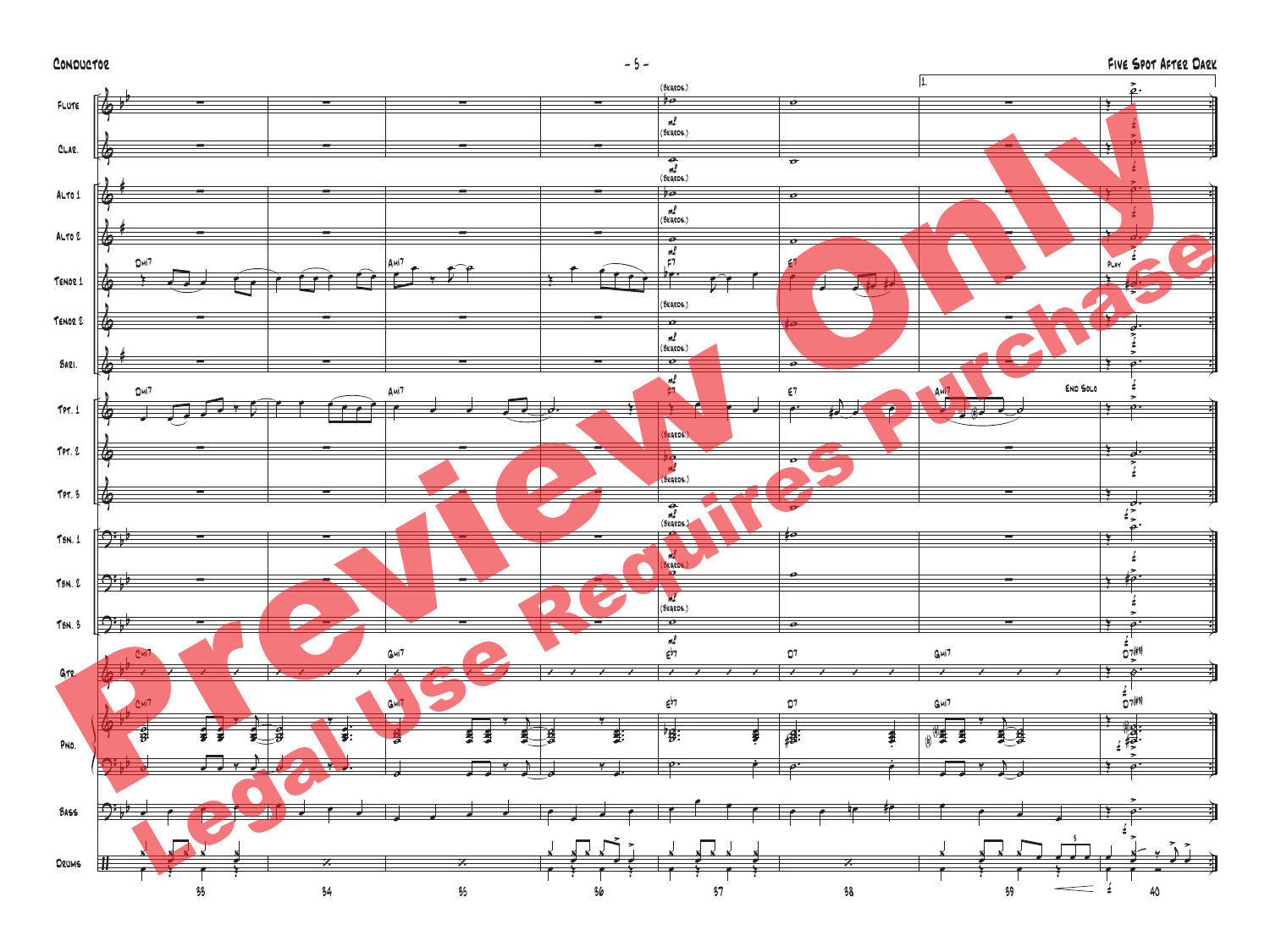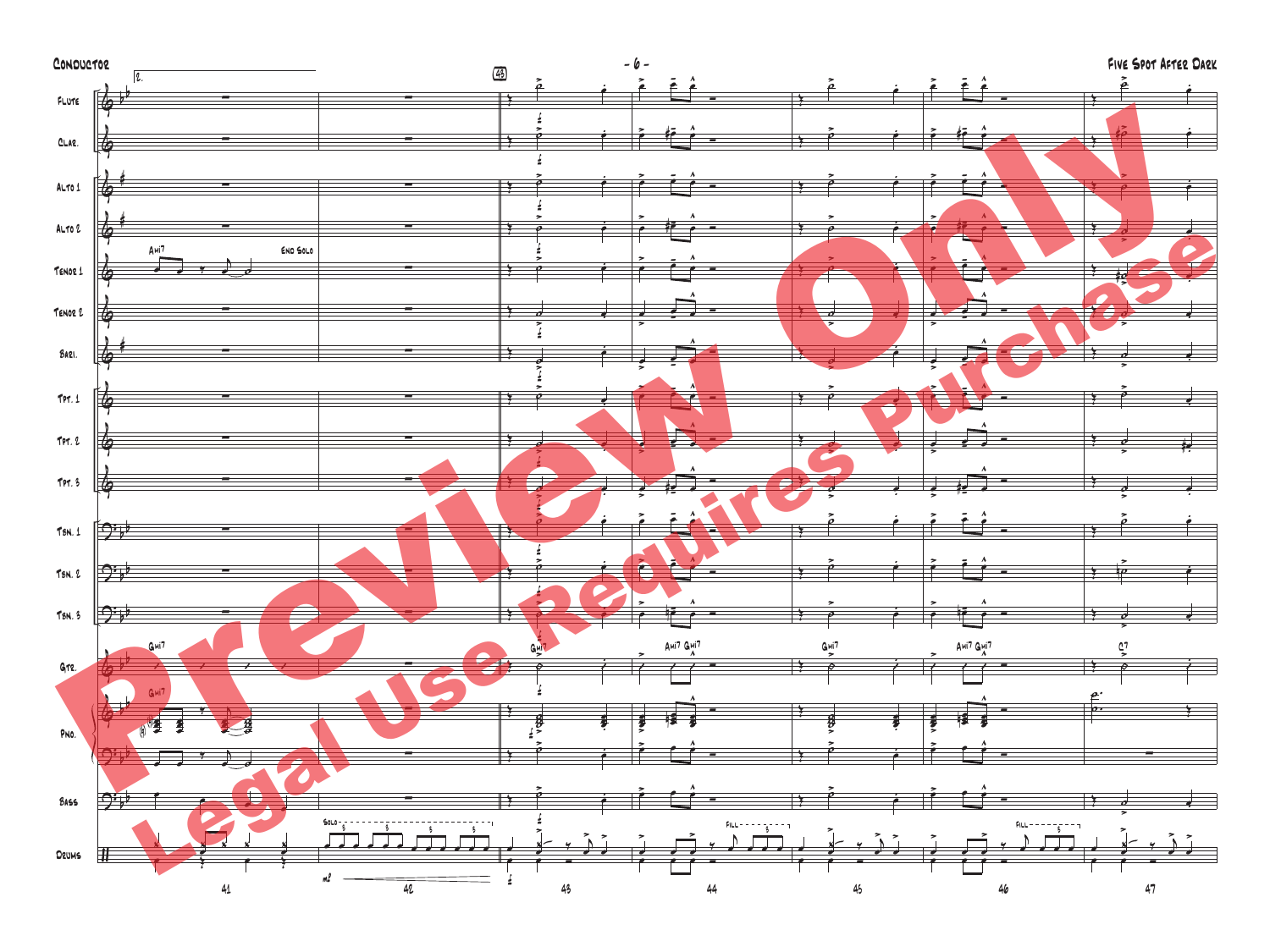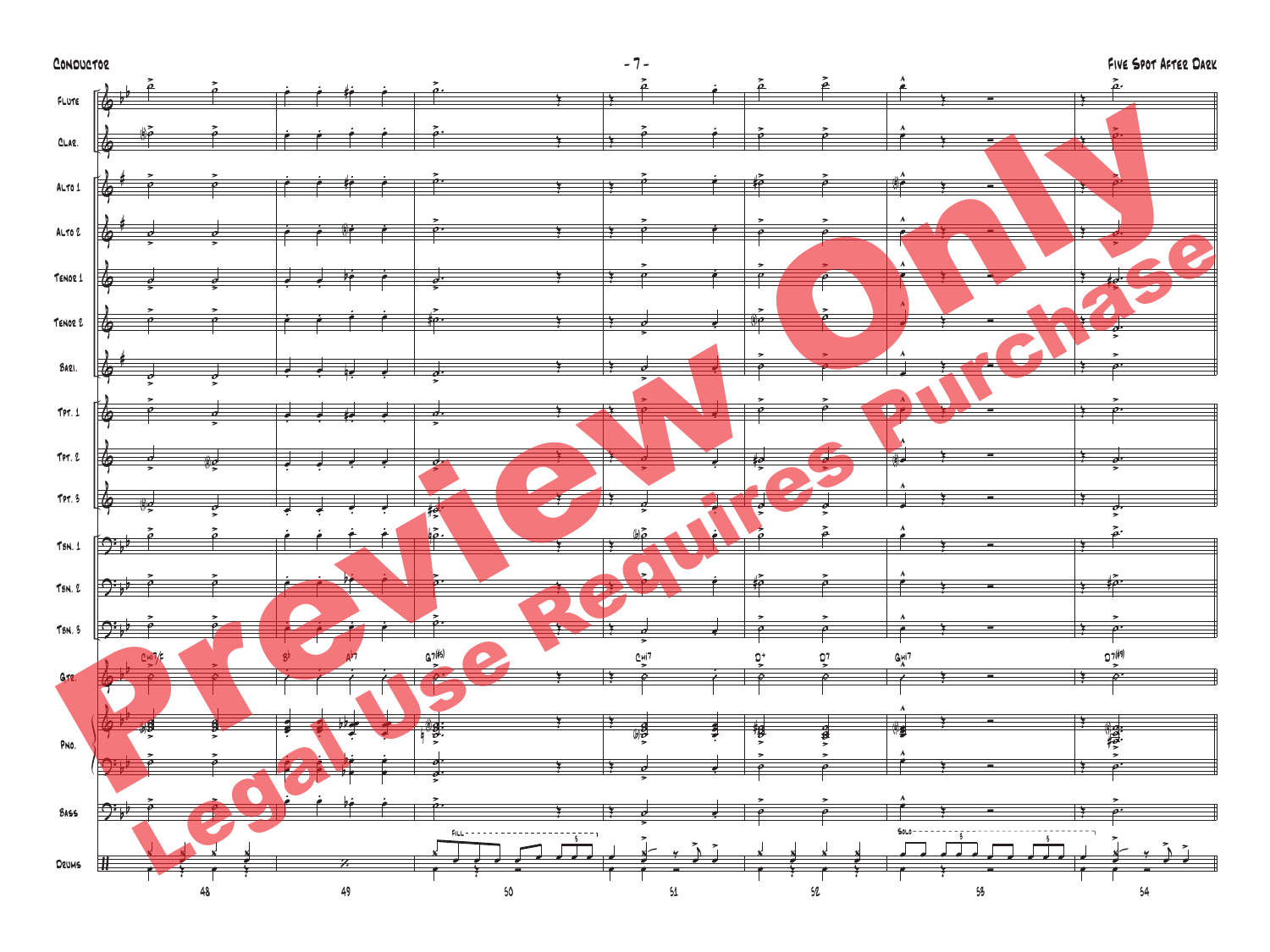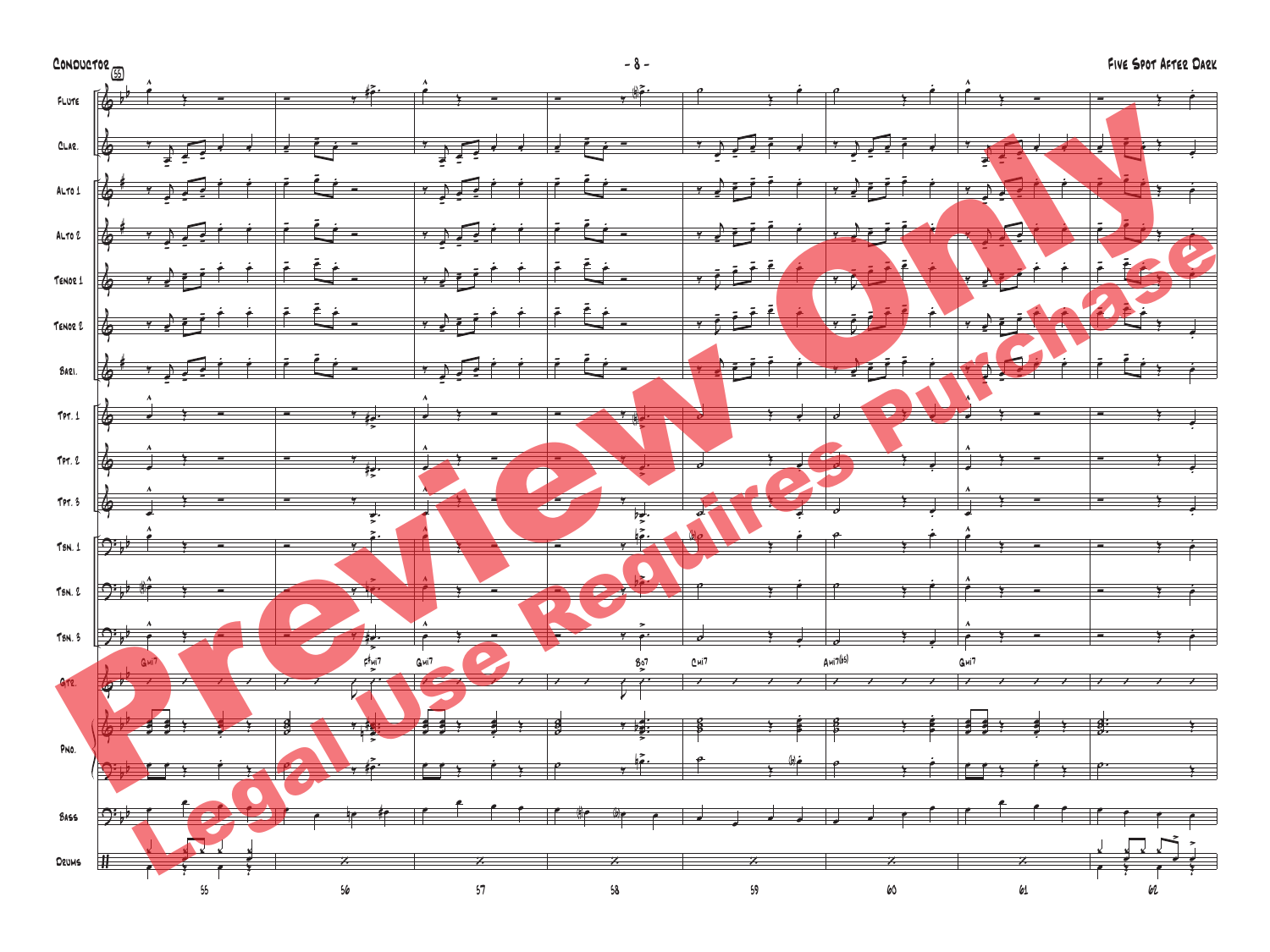